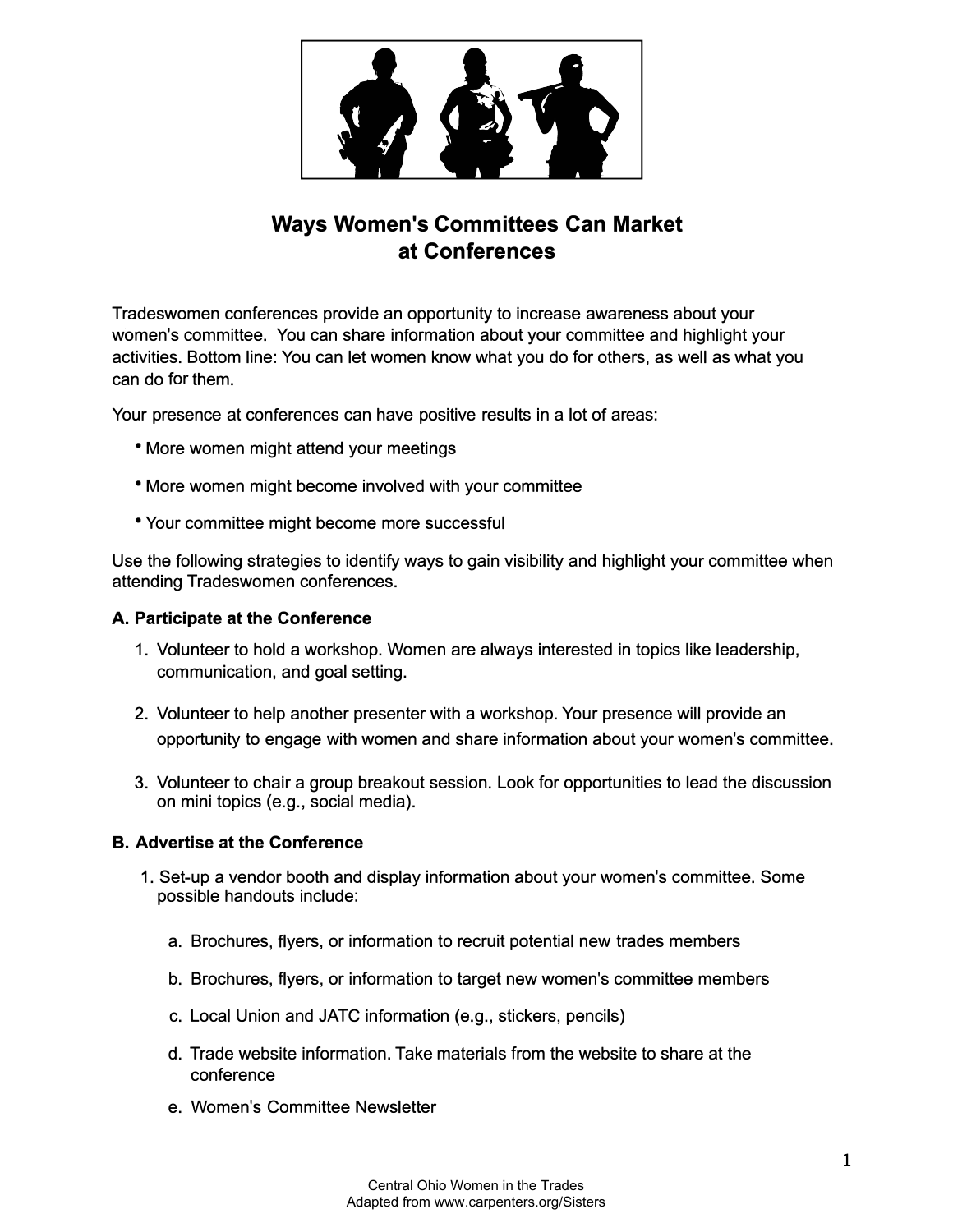- 2. Include contact information about your women's committee on any handouts used during workshops or breakout sessions.
- 3. Include information about your women's committee on any PowerPoint presentation.
- 4.Distribute business cards with information about your women's committee.
- 5. Showcase your women's committee Banner. If you do not have one available, check with your council to see if they will purchase one. You can do this by submitting a *letter of request.*
- 6.Donate women's committee T-Shirts for the conference. This might include donations for a specific workshop or prizes for a raffle.
- 7. Encourage all committee members attending the conference to wear women's committee T-Shirts. This is a great form of advertisement for your committee.

## **C. Highlight achievements of your women's committee**

If your committee has received special recognition, showcase these at the conference. Some possible achievements might include:

- 1. Recognition for duties performed at the apprenticeship (e.g., workshops)
- 2. Recognition for activities to assist the council (e.g., political action)

# **CI. Highlight achievements of individuals on your women's committee**

Sisters on your committee have probably done some great things. Make sure you highlight these. Some possible achievements might include:

- 1. Achievements of journey status
- 2.Recognition for mentoring role
- 3. Advancement to new position
- 4. Change in title, role, or responsibility

# **CII. Highlight achievements of Sisters at the international level Network at the Conference**

1. Collect business cards from everyone you meet. If someone does not have a business card, ask her to write relevant contact information on a 3 x 5 card. Carry several 3 x 5